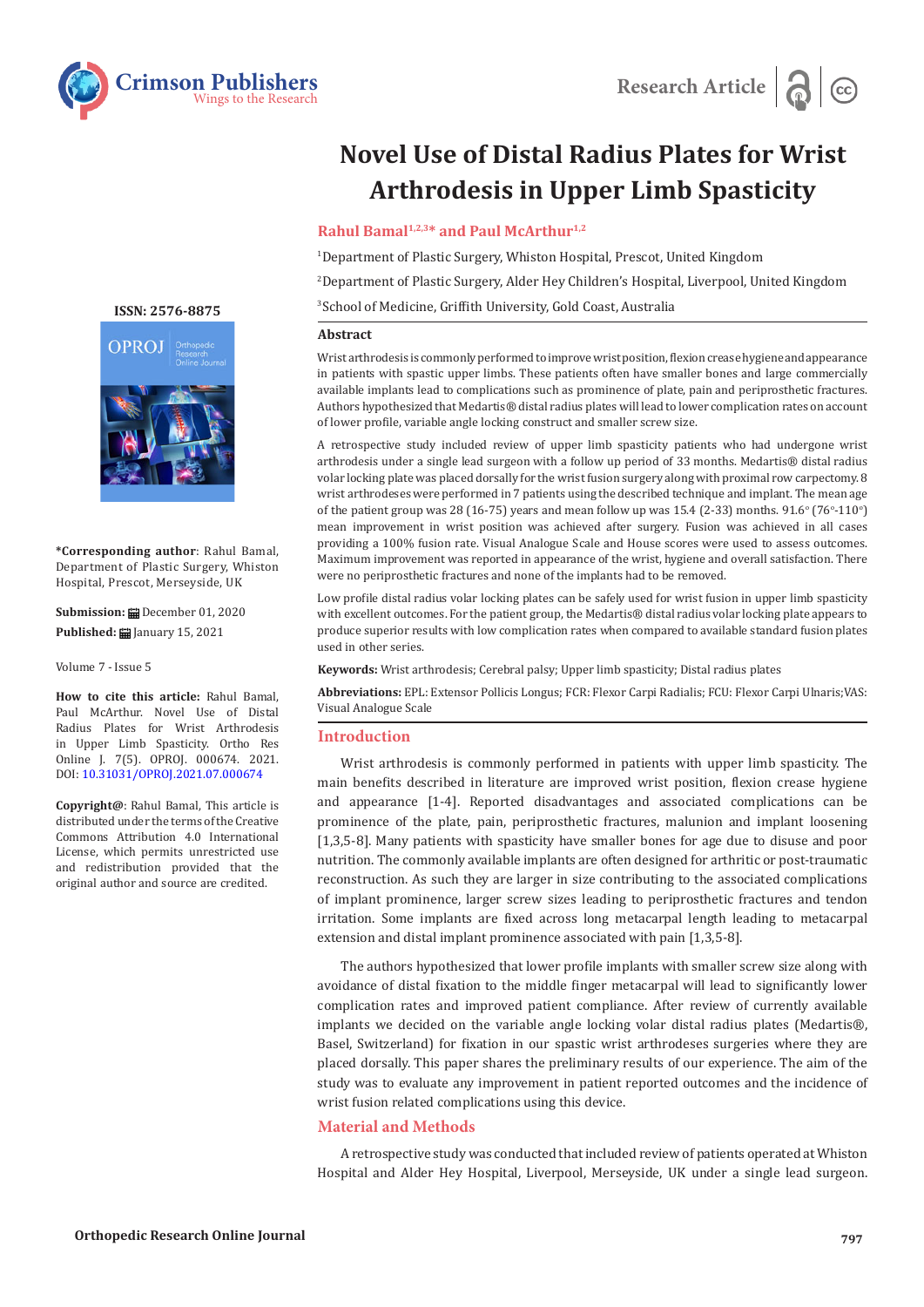Wrist arthrodesis performed in all cases involved proximal row carpectomy and fixation with the dorsal placement of a distal radius volar locking plate (Medartis®, Basel, Switzerland). Follow up was over a time period of 33 months.

#### **Surgical technique**

Patients were positioned supine with the upper limb on an arm table. An upper arm tourniquet was inflated and the operative field was sterilised and draped. Access to the wrist joint was through a dorsal longitudinal incision in line with the middle finger. The third extensor compartment was opened and Extensor Pollicis Longus (EPL) tendon was retracted radially, subperiosteal dissection and supracapsular dissection under the fourth and second compartments was carried out and they were retracted ulnarly and radially respectively using a self retaining retractor. The wrist joint was exposed and a proximal row carpectomy was performed by excision of scaphoid, lunate and triquetrum bones with preservation of bone devoid of cartilage to be used as bone graft. The proximal pole of the capitate was excised, and the hamate and radius were prepared to maximise contact area of raw bone. The wrist was extended and flexor tendon tenotomies or lengthening of Flexor Carpi Radialis (FCR) and Flexor Carpi Ulnaris (FCU) performed depending on individual muscle contractures. A separate volar ulnar longitudinal incision was required to access flexor tendons.

The wrist was brought into a slightly extended position that matched the contour of the plate. Distal screws can be inserted first in order to get at least 3-4 screws into the carpus providing

stronger fixation. Once fixed distally then the final proximal fixation was achieved in an acceptable position. A layered, 3-0 monocryl (monofilament absorbable suture) closure with capsule was used to cover implant and extensor tendons. EPL may be left in the subcutaneous plane. Non adherent dressings with a plaster of paris splint for support were applied.

Routinely the wound was reviewed at two weeks postoperative visit and at the same time thermoplastic splint replaced the plaster of paris splint that was provided by the therapist. The wrist was protected in a splint for approximately 6 weeks.

### **Results and Discussion**

8 wrist arthrodeses were performed using the described surgical technique in 7 patients. 3 patients suffered with cerebral palsy, 1 patient (2 wrists) had spasticity following treatment for medulloblastoma, 1 had a stroke and 1 had traumatic brain injury. Indications for surgery were severe fixed wrist flexion deformity interfering with hygiene and daily cares. The mean age of the patient group was 28 (16-75) years and mean follow up was 15.4 (2-33) months. Patients had a pre-operative wrist position of mean flexion 87.7° (54°-10°) (Figure 1). Preoperative positions were reported by patient or parent in most cases while it was missing in one patient. Post-operative wrist position achieved was of a mean 7° extension  $(14^{\circ}$  flexion to 50 $^{\circ}$  extension) as measured on radiographs (Figure  $2$ ). 91.6 $\textdegree$  (76 $\textdegree$ -110 $\textdegree$ ) mean improvement in wrist position was achieved after surgery. Fusion was achieved in all cases providing a 100% fusion rate.



**Figure 1:** Pre op wrist position showing severe flexion deformity.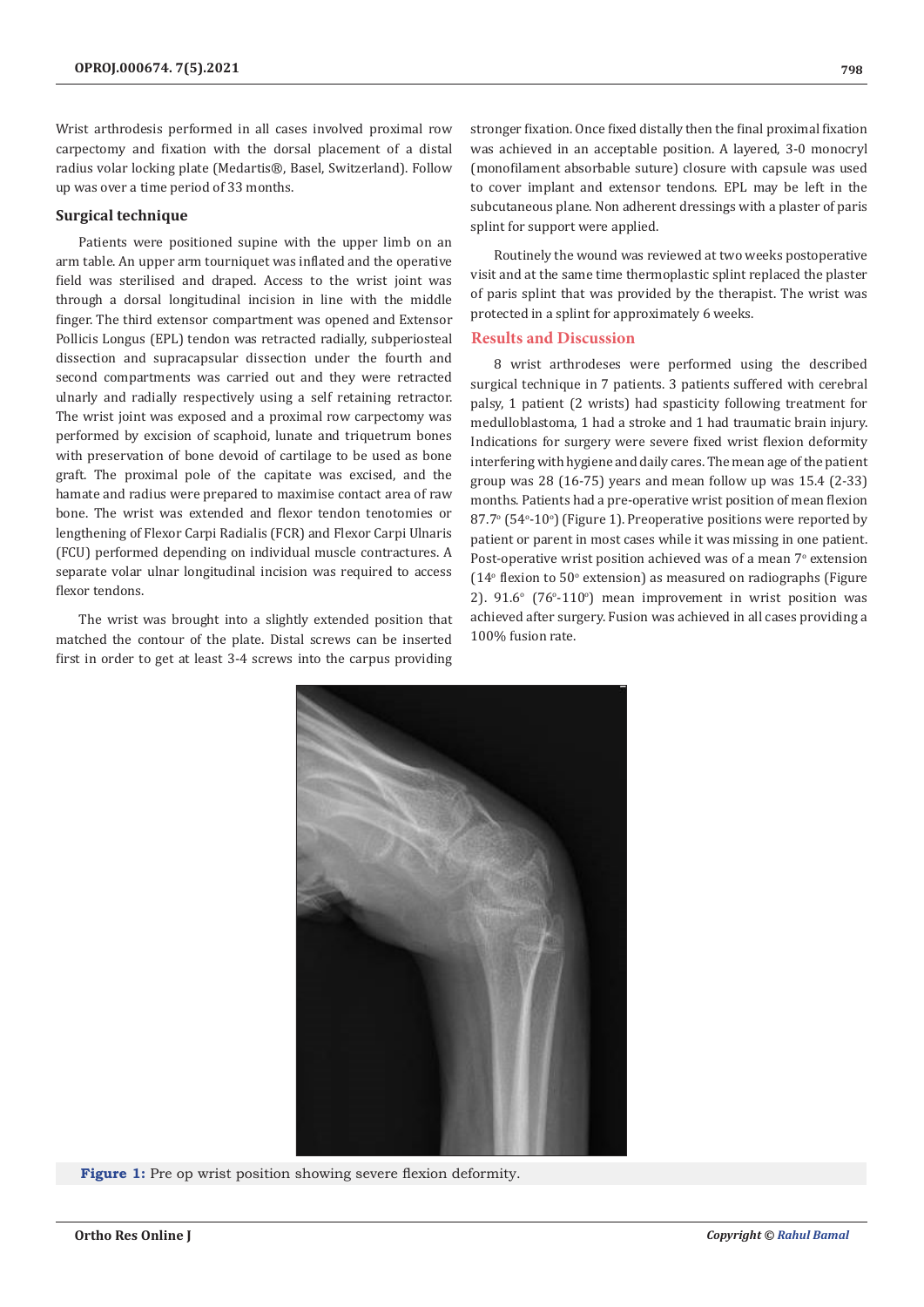

### **Figure 2:** Wrist position post arthrodesis surgery.

All patients had undergone previous spasticity management procedures prior to the arthrodesis. Procedures included intensive therapy (including splints) and botulinum toxin injections, tendon lengthening, tendon releases and tendon transfers. Patient reported outcome scores were used to assess the improvement in a number of parameters after wrist fusion surgery. Visual analogue scale (VAS) and House scores were used as outcome assessment scores [1,9]. The scoring was performed by patients themselves or the carer depending on the ability of the patient to communicate. Scores for 7 out of 8 wrists were assessed through a telephone interview in view of coronavirus pandemic restrictions while one assessment was done during a face to face clinic appointment.

Visual Analogue Scale (VAS) involved questions based on improvement in appearance, function, daily cares, hygiene, pain and overall satisfaction. Scores were on a scale of 0-10 with 0 being much worse and 10 being greatly improved. Maximum improvement was reported in appearance of the wrist, hygiene and overall satisfaction while noticeable improvement was reported in the ability to carry out daily cares (Table 1). Similar VAS score was used in literature previously [1]. House Score was scored from 0-8 with 0 being no functional use and 8 being complete spontaneous use. Scores did not show improvement in most wrists (n=6) while showed some improvement in only 2 wrists. This implied that wrist fusion does not provide significant improvement in function as also shown by VAS scoring. (Table 1&2) There were no reports of periprosthetic fractures, non-union, significant implant prominence or pain, tenosynovitis and none of the implants had to be removed. (Table 3) One patient reported worsened thumb in palm deformity due to increased tension in flexor pollicis longus tendon and is being managed by botulinum toxin injections satisfactorily.

|  | <b>Table 1:</b> Visual Analogue scale scores. Pt- patient, Rt- right, Lt- left, X- Not known/scored. |  |  |  |  |
|--|------------------------------------------------------------------------------------------------------|--|--|--|--|
|--|------------------------------------------------------------------------------------------------------|--|--|--|--|

| S.No.         | Component                                                       | Pt1 | Pt2Rt | Pt2 Lt | Pt3 | Pt <sub>4</sub> | Pt5 | Pt <sub>6</sub> | Pt7 | Mean |
|---------------|-----------------------------------------------------------------|-----|-------|--------|-----|-----------------|-----|-----------------|-----|------|
|               | Did surgery improve the appearance of your wrist?               | 10  | 10    | 8      |     | 4               | 10  | 10              | 8   | 8.63 |
| $\mathcal{D}$ | Did surgery improve the function of your wrist?                 |     |       | 0      |     | $\Omega$        | 10  | X               | 10  | 3.57 |
|               | Has surgery made your daily cares easier?                       |     | 10    | 10     |     | $\Omega$        | 10  |                 | 10  | 6.5  |
| 4             | Did the surgery improve your hygiene?                           | 8   | 10    | 10     |     | 8               | 10  |                 | 10  | 7.63 |
|               | How would you rate your overall satisfaction with sur-<br>gery? | 8   |       | .5     |     |                 | 10  | 8               | 10  | 7.25 |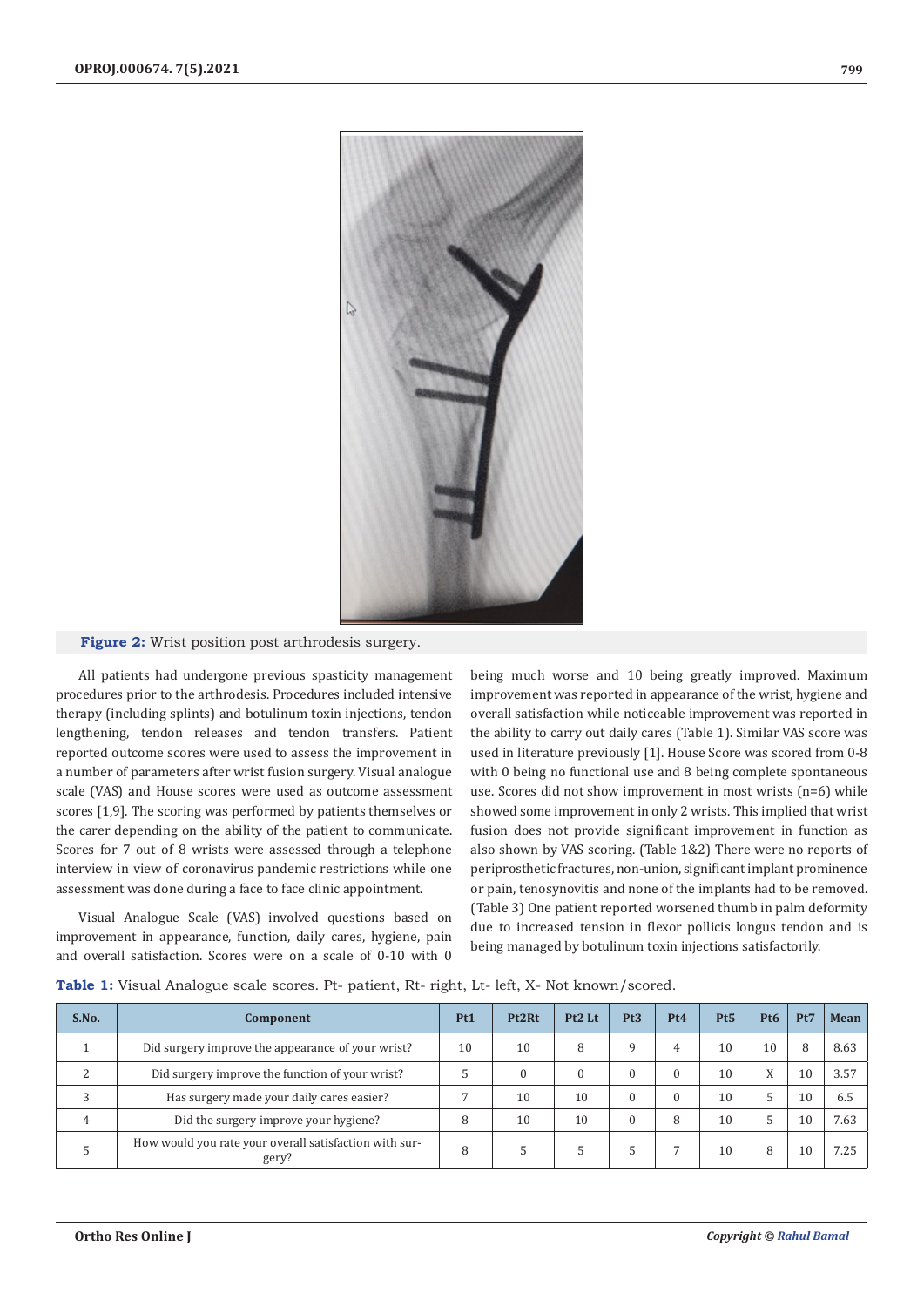| <b>Patient</b> | Pre-op         | Post-op          | <b>Change in score</b> |
|----------------|----------------|------------------|------------------------|
| $\mathbf{1}$   | $\overline{4}$ | 7                | 3                      |
| 2 Right wrist  | $\Omega$       | $\Omega$         | $\mathbf{0}$           |
| 2 Left wrist   | $\mathbf{0}$   | $\mathbf{0}$     | $\mathbf{0}$           |
| 3              | 7              | 7                | $\mathbf{0}$           |
| $\overline{4}$ | $\mathbf{0}$   | $\boldsymbol{0}$ | $\mathbf{0}$           |
| 5              | $\mathbf{1}$   | $\mathbf{1}$     | $\mathbf{0}$           |
| 6              | $\mathbf{0}$   | $\mathbf{0}$     | $\mathbf{0}$           |
| 7              | $\Omega$       | 3                | 3                      |

**Table 2:** House score for the patients.

| Table 3: Complication rates in comparison with literature. |  |  |  |  |
|------------------------------------------------------------|--|--|--|--|
|------------------------------------------------------------|--|--|--|--|

|                              | <b>This Study</b>    | Van Heest et al.<br>$\mathbf{I}$ |
|------------------------------|----------------------|----------------------------------|
| Periprosthetic fracture      | 0                    | $4(10\%)$                        |
| Implant removal              |                      | 19 (46%)                         |
| Prominent/painful<br>implant | 2 (minor prominence) | 11 (27%)                         |
| Secondary surgery            |                      | 19 (46%)                         |

**Table 4:** Cohort characteristics.

|                                 | This study                                                         | Van Heest et al. [1]                            |  |
|---------------------------------|--------------------------------------------------------------------|-------------------------------------------------|--|
| n                               | 8 wrists (7 patients)                                              | 41 wrists (34 patients)                         |  |
| Outcome scores<br>available (n) | 7 patients                                                         | 23 patients                                     |  |
| Average age                     | 28 (16-75) yrs                                                     | 22 (13-50) yrs                                  |  |
| Male: Female                    | 7:0                                                                | 23:11                                           |  |
| Implant used                    | Medartis® volar distal ra-<br>dius variable angle locking<br>plate | Synthes $\mathbb{B}$ (AO) wrist<br>fusion plate |  |
| Screw size                      | 2.5 <sub>mm</sub>                                                  | 2.7 mm distal, 3.5mm<br>proximal                |  |
| Follow up                       | 15.4 (2-33) months                                                 | 14 (2-70) months                                |  |

Common challenges in wrist fusion surgery of patients with upper limb spasticity are small bone dimensions and poor bone density due to muscle atrophy and disuse. Current commercially available implants are often too large in size relative to limb size of patients with limb spasticity that are generally young and suffer from cerebral palsy. Larger profile of plates and bigger screw size create problems of implant prominence, periprosthetic fractures and high implant removal rates [1,3,5-8]. Implants used by Van Heest et al had 3.5mm proximal screw size and 2.7mm distal metacarpal screw size while our implant had much lower profile and screw size of 2.5mm placed into the carpus thus avoiding the small metacarpal dimensions (Table 4). The implant used by them was fixed to almost the whole length of middle finger metacarpal distally, thus contributing to complications. Using the variable angle locking screws (and the plating system described in this study) allowed better screw fixation in the carpal region even in osteopenic bone stock (Figure 3-5). Relatively smaller sized 2.5 mm screws in the radius shaft also appear to reduce complications.



**Figures 3-5:** Stable construct due to variable angle locking screws in carpal region.